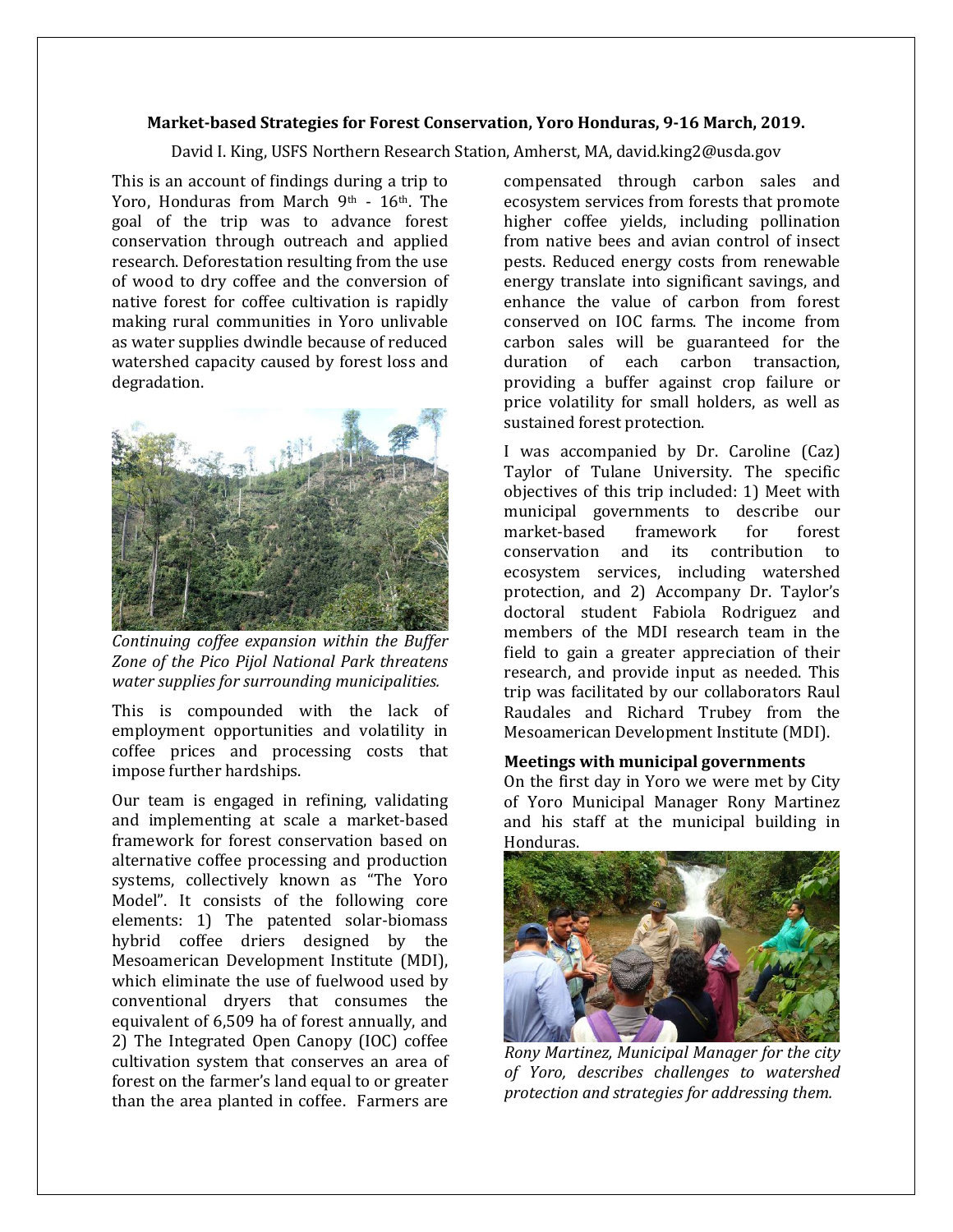We accompanied Mr. Martinez and his staff to the impoundment on the Machigua River, which is the source of water for the City of Yoro. Like most municipalities in the region, Yoro is experiencing diminishing water supplies and increased contamination as the result of damage to watersheds from deforestation and forest degradation, and has recently declared a state of emergency due to water shortages. We discussed the importance of forest conservation to water quality and yield, and toured a tree nursery where we learned about efforts to reforest key parts of the watershed.

That afternoon we met with the Mayor of the City of Yoro Diana Urbina, the officials who took us on our tour of the watershed, and representatives of National Institute of Forest Conservation and Development (ICF).



*Our team with the Mayor of the City of Yoro Diana Urbina Soto (third from left).*

Dr. Taylor presented a potential marketbased framework for forest conservation (the "Yoro Model"). Dr. Taylor is leading our team in an effort to model the interaction between coffee yield and ecosystem services as they pertain to forest conservation to refine and validate the model. This will help facilitate its eventual adoption across the newly established 12,000 km<sup>2</sup> Yoro Biological Corridor (YBC) via the administrative framework provided by a co-management agreement. The Mayor has joined the leaders of other municipalities within the YBC in signing a letter expressing their interest and support for this effort. One key component of the project is the creation of watershed models that will help prioritize areas for forest conservation within these watersheds to best enhance water quality and yield.

Later during our trip we had a lengthy meeting with representatives of the nearby communities of Buena Vista and Tegucigalpita. These small towns are also experiencing diminished water supplies as the result of deforestation, and who are also interested in the Yoro Model as a potential means for protecting their water supplies.



*Representatives from Buena Vista and Tegucigalpita and members of our team discuss options for watershed protection through forest conservation on private lands.* 

MDI researcher David Murillo presented an overview of the Yoro Model, and then fellow team member Martin Murillo described the relationship between forest conservation and water quality, emphasizing the Rio Jacagua watershed, the source of water for both these towns. A round table discussion followed, where again it was observed that much of the deforestation taking place within the watershed, including nationally protected lands of the Pico Pijol National Park, is due to large, politically-connected commercial interests resistant to regulation. For this reason, alternative forest conservation strategies such as IOC can potentially supplement forest conservation on adjacent private lands.

# **Field research and training**

We spent several days at our field station where we have been conducting research on winter habitat requirements of Neotropical migrants since 2011. We were accompanied in the field by Fabiola's field team, which included Denis Velasquez, David Murillo, and Dario Alvarado. The procedures include performing mark-resight of Wood Thrush and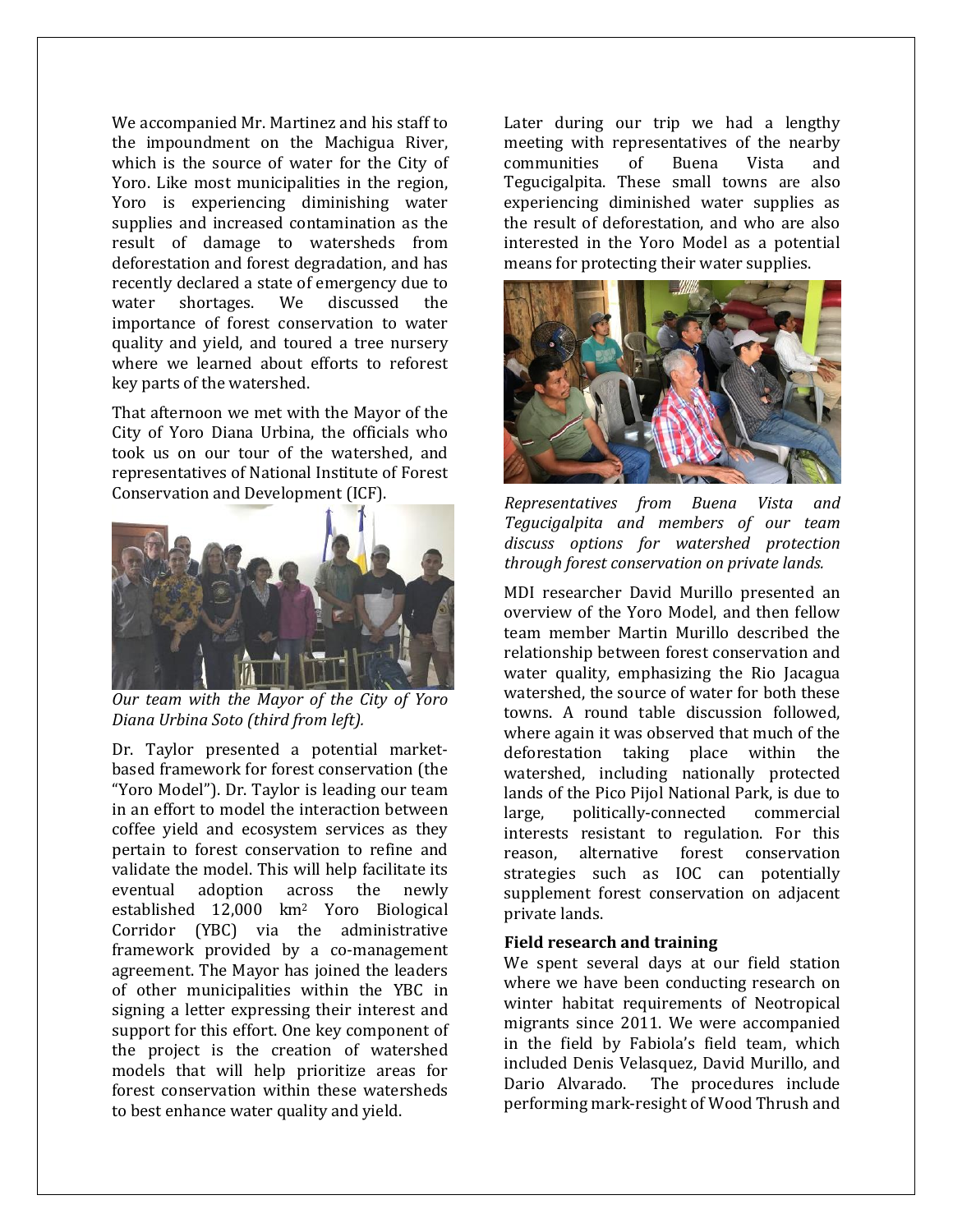Wilson's Warblers, two declining Neotropical migrant bird species, in order to estimate habitat-specific survival rates, and capturing Neotropical migrant birds in mist-nets to measure age, sex and body condition as metrics of habitat quality.



*David Murillo and Dario Alvarado processing songbirds captured during mist-net sampling.*

Bird captures also yield fecal samples that will be analyzed for DNA of the coffee-borer beetle to determine the extent to which birds depredate larva of this important insect pest, and whether this ecosystem service is related to the presence of conserved forest, as has been reported in other studies.

Evenings included impromptu workshops by Dr. Taylor and Fabiola on topics such as Bayesian inference estimates of survival rates from mark-recapture data in the open-source statistical program "R".



*PhD candidate Fabiola Rodriguezs and Dr. Taylor present a workshop on use of the statistical program R.*

During a workshop on March 15th Maira Manzanares introduced the producer group Birding Coffee S.A., a key local partner. Allan SantaMaria described efforts to assure coffee quality, critical to engaging international markets. Skarleth Gutierrez, the daughter of a local coffee farmer now studying economics at UNAH, presented her plans to investigate the economics of IOC farms and the value of its biodiversity. MDI associate Don Augustin Acosta related his outreach work throughout the region. Dr. Taylor presented the Yoro Model framework. Fabiola described her research on demography of Neotropical migrants along gradients of agricultural intensification. Dario Alvarado described his examination of bird body condition along this same gradient. Denis Velasquez, the longeststanding member of the team, described the technical skills he has acquired during his eight years of working with MDI.



*Kelly Diaz and Martin Murrillo discuss the importance of forests to water quality.*

David Murillo described his work assessing pest control by birds and the presence of forest-dependent birds among the coffee production systems. Farlem España reported similar numbers of forest-dependent bat and small mammal distribution in IOC forest patches and mature forest. Martin Murillo and Kelly Diaz presented their findings on water quality and forest conservation in the Rio Jacagua watershed. Finally, Raúl Raudales from MDI summarized progress they have made with their partners in the "Dirección de Biodiversidad (DIBIO)" of the Ministry of Environment and Natural Resources (SERNA) toward the legal incorporation of the Yoro Biological Corridor.